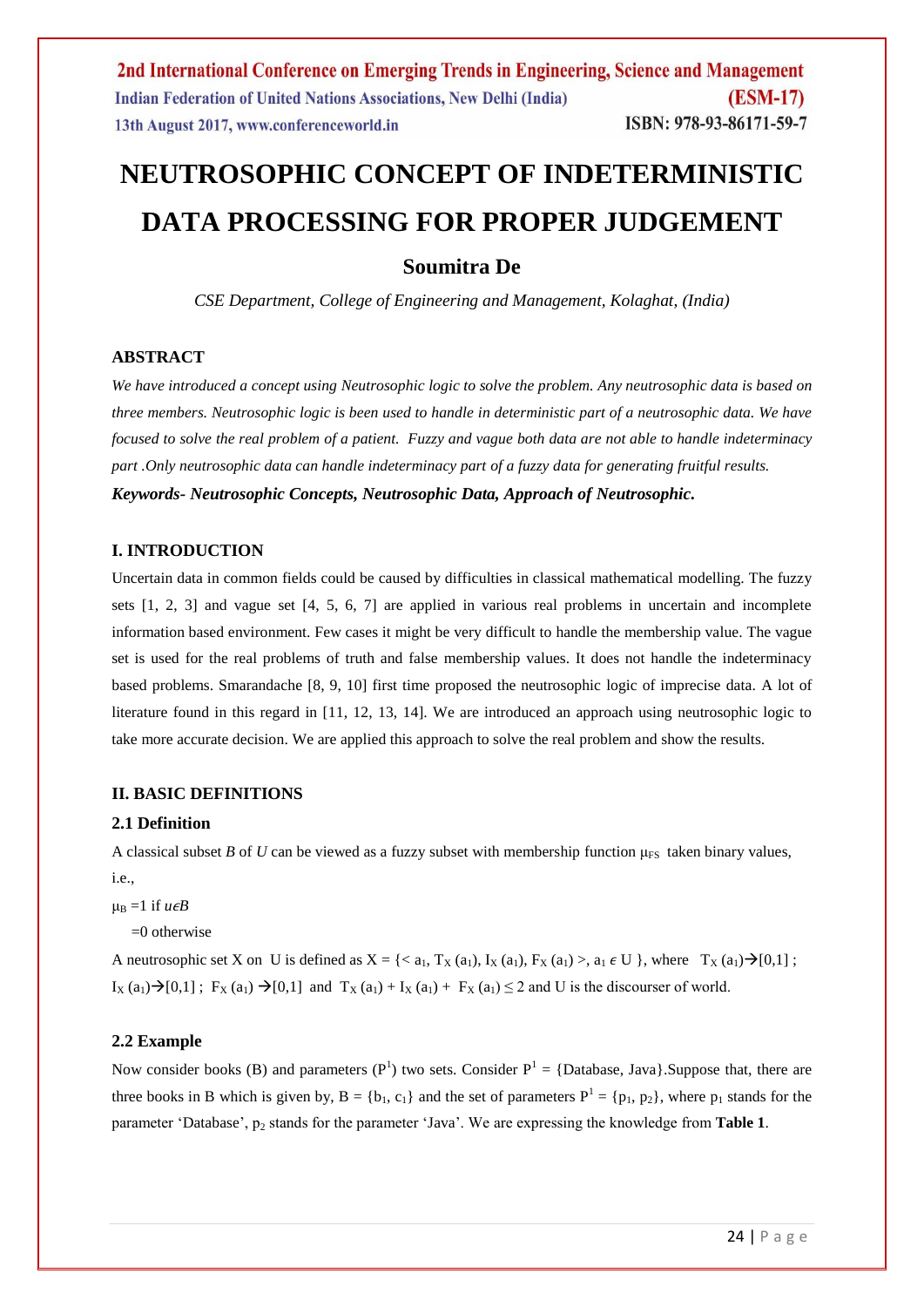#### 2nd International Conference on Emerging Trends in Engineering, Science and Management **Indian Federation of United Nations Associations, New Delhi (India) (ESM-17)** ISBN: 978-93-86171-59-7 13th August 2017, www.conferenceworld.in

| Neutrosophic set with parameter name | Neutrosophic representation of three books   |
|--------------------------------------|----------------------------------------------|
| B(Database)                          | $< b, 0.5, 0.7, 0.35 > c, 0.35, 0.7, 0.55 >$ |
| B(Java)                              | $0.8, 0.4, 02$ >, $0.67, 0.4, 0.3$           |

**Table 1:** Neutrosophic set with parameter names which are containing neutrosophic values (T, I, F) of two existing books.

## **III. NEW APPROACH USING NEUTROSOPHIC LOGIC**

## **3.1 Approach**

**Step1:** If  $T > I$ ,  $T > F$  and the difference of  $(I - F)$  is highest +ve value

then I can tell that patient has been recovered by the medicine.

**Step 2:** If the difference of  $(t>(F+I))$  is the highest +ve value

then I can tell that patient is recovered by the medicine.

**Step 3:** If sum of T values + sum of I values greater than sum of F values + sum of I values and the highest +ve value then I can say that patient has been recovered from disease.

#### **3.2 Problem**

We have taken a neutrosophic data of medicines for one particular problem of the patient. Then I have tried to recover the patient from the problem and make the decision which medicine is more appropriate for the treatment.

| Medicine(M)    | Neutrosophic Distribution $(T, I, F)$ |
|----------------|---------------------------------------|
| $M_1$          | (0.78, 0.6, 0.3)                      |
| $M_{2}$        | (0.6, 0.3, 0.21)                      |
| $M_3$          | (0.32, 0.1, 0.4)                      |
| $\mathbf{M}_4$ | (0.54, 0.5, 0.45)                     |
| $M_{5}$        | (0.6, 0.3, 0.34)                      |

#### **Table 2: Problem data**

#### **3.2.1 Solution**

**Step 1:**  $T > I$ ,  $T > F$  and the difference of (I-F) is highest +ve value.

 $M_1 = .78 > .6$ ,  $.78 > .3$ ; it is true with 0.3(+ve)

 $M_2 = .6 > .3$ ,  $.6 > .21$ ; it is true with  $0.09$ (+ve)

 $M_3 = .32 > .1$ ,  $.32 > .4$ ; it is false

 $M_4 = .54 > .5$ ,  $.54 > .45$ ; it is true with  $0.05$ (+ve)

 $M_5 = .6 > .3$ ,  $.6 > .34$ ; it is false

So, the patient has been recovered from disease by medicine  $M_1$ .

**Step 2:** the difference of  $(t>(F+I))$  is the highest +ve value

 $M_1 = (.78>(.6+.3))$ ; it is false

 $M_2 = (.6>(.3+.21))$ ; it is true with 0.09(+ve)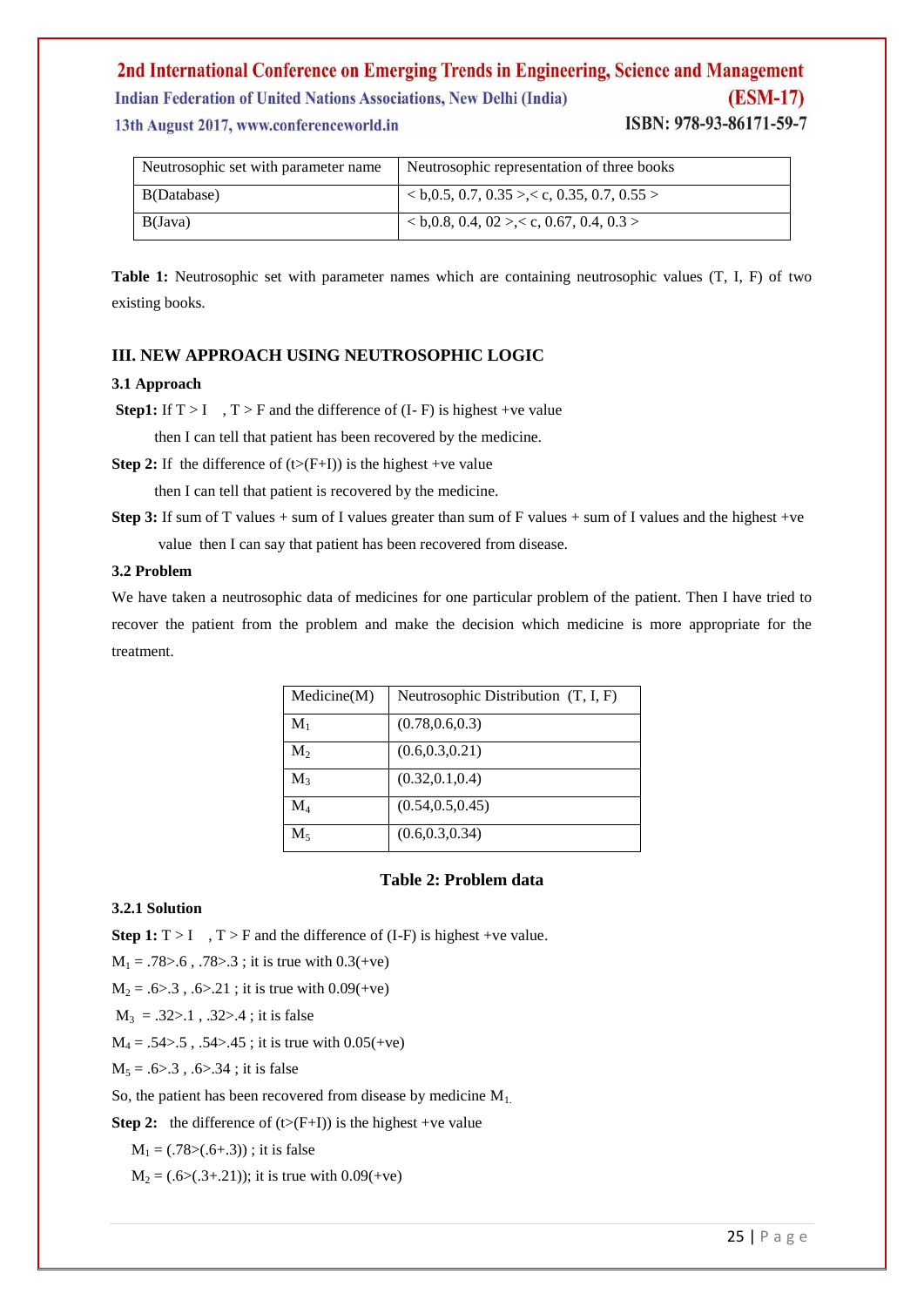2nd International Conference on Emerging Trends in Engineering, Science and Management **Indian Federation of United Nations Associations, New Delhi (India) (ESM-17)** ISBN: 978-93-86171-59-7 13th August 2017, www.conferenceworld.in

 $M_3 = (.32>(.1+.4))$ ; it is false  $M_4 = (.54>(.5+.45))$ ; it is false  $M_5 = (.6>(.3+.34))$  it is false

So, the patient has been recovered from disease by medicine  $M_2$ .

**Step 3:** sum of T values + sum of I values greater than sum of F values + sum of I values and the difference is

highest +ve value

- $M_1 = ((.78+.6) > (.6+.3))$ ; it is true with.48(+ve)
- $M_2 = ((0.6+0.3) \times (0.3+0.21))$ ; it is true with 0.39(+ve)
- $M_3 = ((.32 + .1) > (.1 + .4))$ ; it is false
- $M_4 = ((0.54 \div 0.5) \times (0.5 \div 0.45))$ ; it is true with  $.09$ (+ve)
- $M_5 = ((0.6+.3)>(0.3+.34))$  it is true with  $0.26$ (+ve)

So, the patient has been recovered from disease by medicine  $M_1$ .

I have seen that among the several medicines for a particular disease, one medicine is more appropriate than other medicines to recover the patient from the disease. So, the patient is relief from disease by the medicine  $M_1$ in this particular problem.

#### **IV. CONCLUSION**

A new approach of inconsistent data has been used to solve the real life problem by choosing proper medicine, with the help of neutrosophic concepts. In different application field, the neutrosophic logic has been used in a database for handling inconsistent data. My approach has been used for solving the problem which is based on indeterminacy data. This approach should not be applicable on fuzzy and vague data related problems because these two type of data unable to handle indeterminacy membership value of a inconsistent data.

#### **REFERENCES**

- [1] K.V.S.V.N. Raju and A.K. Majumdar, "Fuzzy functional dependencies and lossless join decomposition of fuzzy relational database system", Vol. 13, No. 2, pp. 129-166, 1988.
- [2] M. I. Sözat and A. Yazici "A complete axiomatization for fuzzy functional and multivalued dependencies in fuzzy database relations", Fuzzy Sets and Systems, Vol. 117, No. 2, pp.161-181, 2001.
- [3] O. Bahar and A Yazici., "Normalization and Lossless Join Decomposition of Similarity-Based Fuzzy Relational Databases", International Journal of Intelligent Systems, Vol. 19, No. 10, pp. 885-917, 2004.
- [4] F. Zhao, Z. M. Ma and L. Yan, "A Vague Relational Model and Algebra", Fourth International Conference on Fuzzy Systems and Knowledge Discovery (FSKD 2007), Vol. 1, pp. 81-85, 2007.
- [5] F. Zhao and Z. M. Ma, "Vague Query Based on Vague Relational Model", AISC 61, pp. 229-238, Springer- Verlag Berlin Heidelberg, 2009.
- [6] J. Mishra , S. Ghosh, "A New Functional Dependency in a Vague Relational Database Model", International Journal of Computer Applications (IJCA), Vol. 39, No. 8, pp. 29-33, 2012.
- [7] J. Mishra , S. Ghosh, "Uncertain Query Processing using Vague Sets or Fuzzy Set: